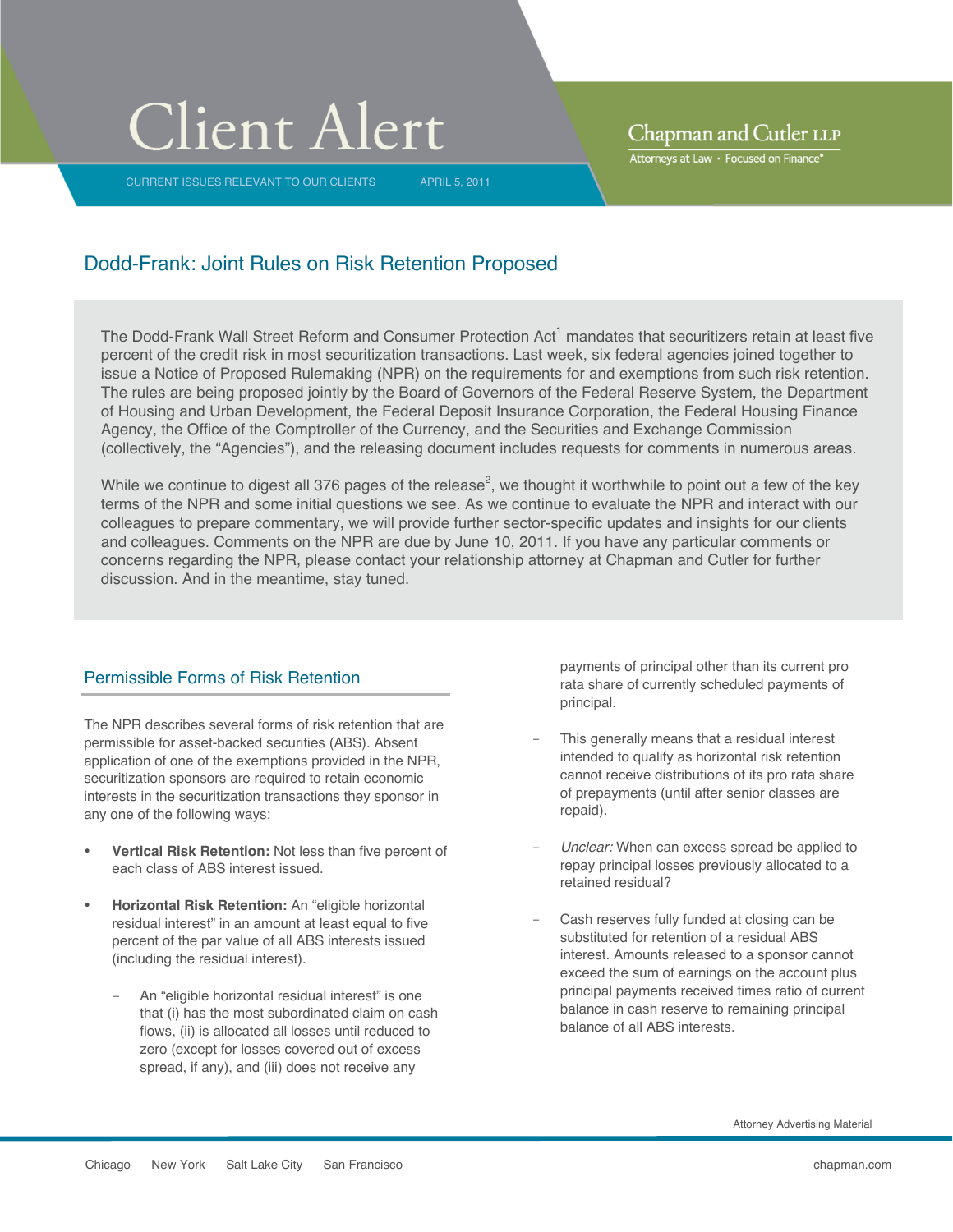- Unclear: Can five percent horizontal risk retention be held partially in the form of a cash reserve and partially in the form of a residual ABS interest?
- **L-Shaped Risk Retention:** Not less than 2.5 percent of each class of ABS interest issued plus an eligible horizontal residual interest or horizontal cash reserve account at least equal to 2.564 percent of the par value of all ABS interests issued.
- **Seller's Interest in Revolving Master Trust:** A seller's interest of not less than five percent of the unpaid principal balance of all assets owned or held by the issuing entity, but only if (i) the issuing entity is a revolving master trust and (ii) all of the securitized assets are loans or other extensions of credit that arise under revolving accounts.
- **Representative Sample:** Retained ownership of a representative sample of assets randomly selected from the pool of assets designated for securitization and having an unpaid principal balance of at least 5.264 percent of the unpaid principal balance of the securitized pool.
	- Pool designated for securitization must have at least 1000 separate assets and must contain no assets other than those securitized and those retained in the sample pool;
	- Statistically valid methodology must be used to confirm that retained sample pool contains assets that have each of the material characteristic of the designated pool to a 95 percent degree of confidence;
	- Sponsor must have and adhere to policies and procedures and maintain documentation that establishes same and obtain an agreed upon procedures report to confirm the same;
	- Representative sample pool and securitized pool must be serviced by same person using same procedures; and
	- Representative sample pool must be retained and not hedged or securitized so long as ABS interests remain outstanding.

## Asset-Related Exemptions from Risk Retention

Dodd-Frank mandated that the Agencies define a "qualified residential mortgage" for purposes of excluding securitizations of such mortgages from risk retention requirements. The NPR provides such a definition and also defines other types of loans which are also exempt from risk retention. Although the Agencies had the authority to provide for a sliding scale of risk retention, the following types of qualified loans all have zero percent required risk retention:

- **Qualified Residential Mortgage:** Generally defined as a mortgage loan secured by a first lien on a one to four family residential real estate that is fully performing at the time of securitization and that has documented evidence at origination of (i) maximum front end and back end borrower debt to income ratios of 28 percent and 36 percent respectively; (ii) maximum loan to value ratios (computed without regard to mortgage insurance) of 80 percent for purchase transactions, 75 percent for refinance transactions, and 70 percent for cash out refinance transaction; (iii) 20 percent down payment in the case of purchase transaction; (iv) no significant borrower delinquencies, defaults, or bankruptcies in recent periods prior to origination; and (v) maximum term of 30 years and no complex product features, including but not limited to no interest only or negative amortization features, no prepayment penalty, annual and lifetime caps on increases in variable rates do not exceed two percent and six percent respectively and points and fees do not exceed three percent.
	- Acceptable documentation for establishing compliance with each of the above criteria is described in an extensive appendix to the NPR.
	- Servicing guidelines applicable to QRM's must include guidelines for pursuing loss mitigation strategies (which guidelines are not specified in the NPR) and initiating such strategies within 90 days after delinquency.
- **Qualified Commercial Mortgage:** Generally defined as a mortgage loan secured by a first lien on real property consisting of either five or more single family units or other non-residential property that is expected to generate rent or sale proceeds and that at the time of origination has (i) minimum debt service coverage ratio of 1.75x (reduced to 1.5x for properties having a demonstrated history of stable net operating income);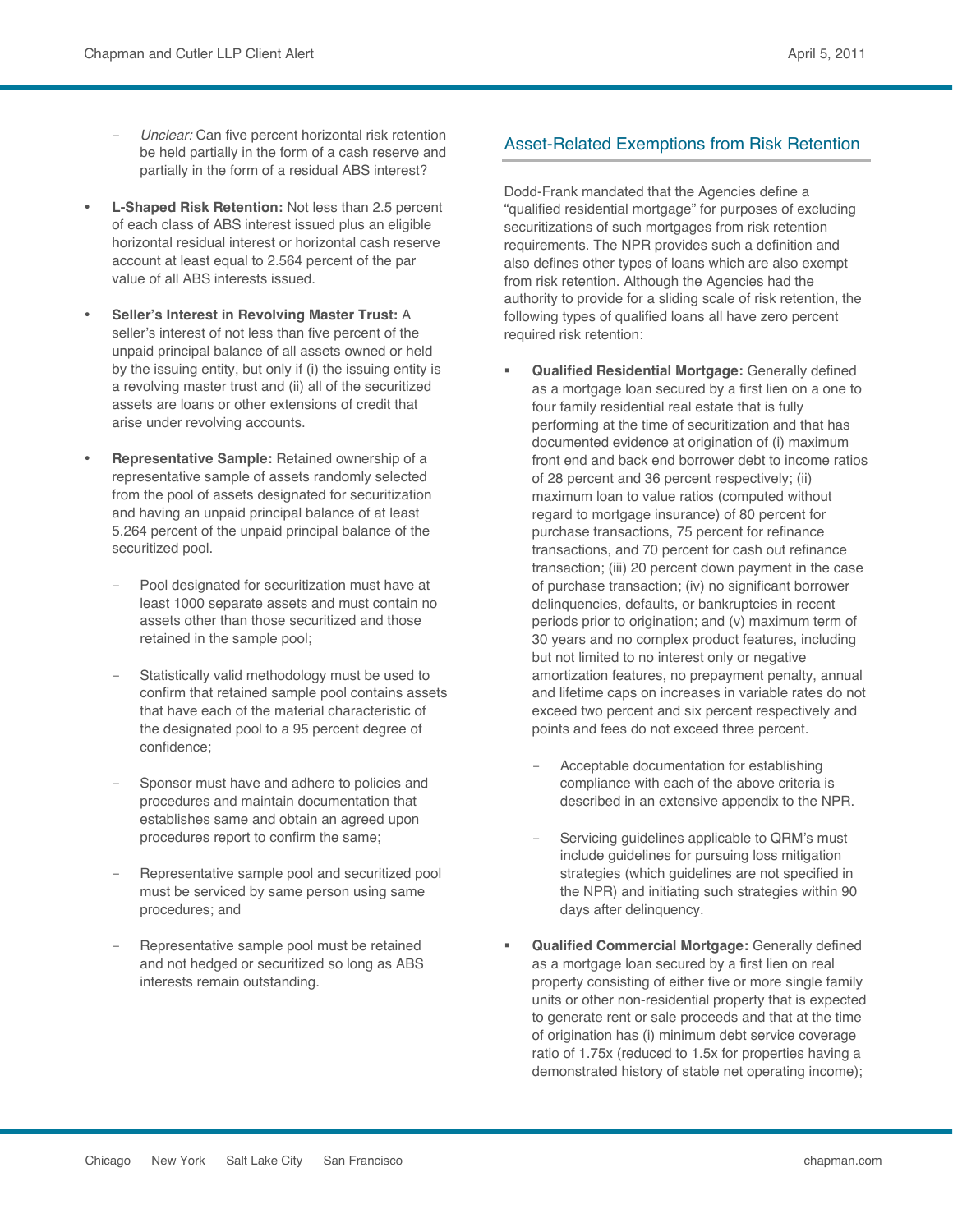(ii) maximum loan to value ratio of 65 percent (60 percent where the appraisal uses a low capitalization rate); and (iii) covenants requiring the borrower to maintain insurance at least equal to the lender's interest in the property.

- *Note:* Loans to finance land only or land development and construction are excluded.
- **Qualified Commercial Loan:** Generally defined as a secured or unsecured commercial loan that at the time of origination has (i) maximum total liabilities ratio of 50 percent; (ii) maximum debt to asset ratio of 3x; (iii) a minimum debt service coverage ratio of 1.5x; (iv) loan must amortize interest and principal on a straight line basis over no more than a five-year term; (v) primary source of payment must be revenues from the business; (vi) contains covenants to provide financial statements and limiting payments in kind and, if secured, that require maintenance of the collateral and limiting the grant of other liens on the collateral.
- **Qualified Auto Loan:** Generally defined as a loan made in connection with the purchase of an automobile that at the time of origination has (i) maximum front end borrower debt to income ratio of 36 percent; (ii) a borrower down payment of at least 20 percent plus title, tax, delivery, and closing costs; (iii) no significant borrower delinquencies, defaults, or bankruptcies in recent periods prior to origination; (iv) a fixed interest rate and maximum term of five years (or shorter if the vehicle is used); and (vi) straight line amortization and no provisions permitting deferral of principal or interest under the loan.
	- *Note:* Loans to finance fleet sales and commercial use vehicles are excluded, as are loans documented as leases (which presumably includes TRAC leases).
- **Other Types of Assets:** The Agencies note that although they have the authority to promulgate special rules for other asset classes, no such additional rules are planned at this time.
- **Additional Requirements:** In order to claim one of the above exemptions, securitized pools must be collateralized solely by qualified assets of the one type (and reserve accounts), and if, after closing, nonqualified assets are discovered, they must be repurchased by the sponsor.

### Special Rules Related to Risk Retention **Generally**

Sponsors subject to risk retention with respect to a securitization are also subject to the following additional rules regarding such retained risk:

- **Premium Capture:** In addition to requiring the basic risk retention described above, under the NPR, sponsors would also be prohibited from realizing value at closing from "excess spread" (the excess of the interest rate earned on the securitized assets over that being paid on the ABS). This is accomplished by requiring the sponsor to deposit cash into a reserve account at closing in an amount equal to the excess of all proceeds received from the sale of ABS interests over 95 percent of par value of the ABS issued (100 percent in the case of ABS subject to the representative sample form of risk retention or the special rules for eligible ABCP conduits or CMBS described below).
	- Amounts deposited in the "premium cash reserve account" would be used to cover losses in the transaction before such losses are allocated to reduce principal of any ABS interest;
	- The reserve would be required to be maintained for the life of the transaction and is in addition to any other forms of required risk retention;
	- Gross proceeds are deemed to include the par value (or fair value if no par exists) for the retained interest held by the sponsor if (i) the retaining sponsor does not intend to hold the interest to maturity or (ii) the retained interest represents the right to receive interest distributions at a senior priority payment level and only minimal amounts of principal (except where the sponsor is using vertical or L-shaped risk retention).
	- *Note:* The stated purpose of premium capture is to prevent sponsors from extracting value for increased interest rates being charged to borrowers as compensation for additional credit risk associated with their loans. However, excess spread in securitizations can also be attributable to changes in market rates of interest between origination and securitization and the rule as currently written does not distinguish between the two.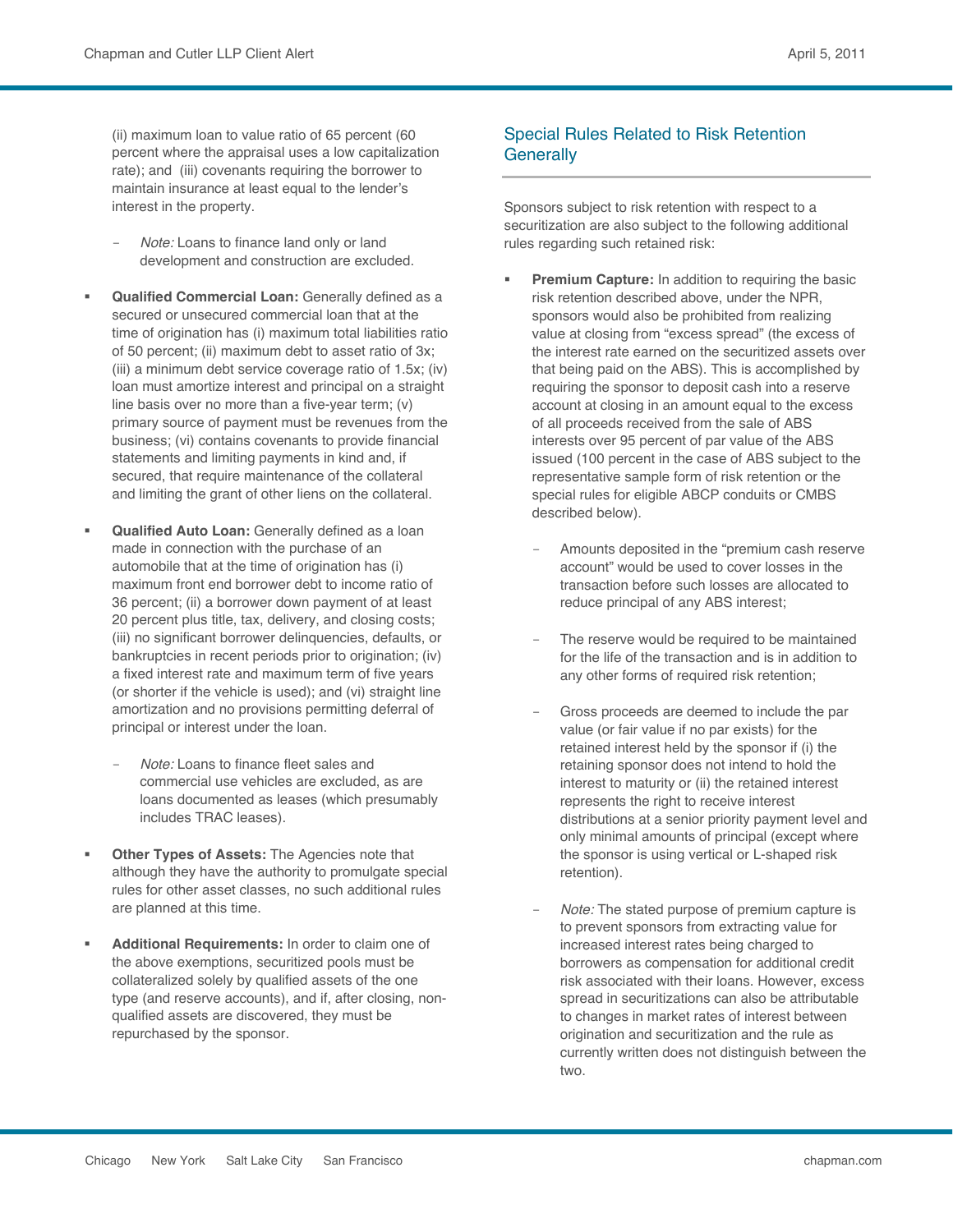- Further note: So far, this provision seems to be the biggest surprise in the NPR and is receiving much criticism from the mortgage side of the ABS industry.
- *Unclear:* Whether the rule applies beyond mortgage securitizations to other asset classes that have the potential to capture excess spread (such as equipment lease ABS and other forms of ABS sized off a discounted balance rather than a stated par value for the underlying receivables). Based on the wording of the rule itself, which compares proceeds to par value of ABS interests issued (rather than basis in securitized assets or ABS interests issued), it would appear that premium capture will not apply to all such situations.
- **Hedging:** Sponsors are not permitted to sell, assign, finance, or hedge interests required to be retained as risk retention in a securitization except for (i) transfers to affiliates included in the same consolidated group for financial statement purposes, (ii) financing that is fully recourse, and (iii) hedging of risks related to interest, currency, overall home prices, or overall values of categories of ABS. These same rules apply to retained interests held by seller/originators to ABCP conduits and third-party purchasers of first loss CMBS (described below).
- **Disclosure:** The NPR mandates specific types of disclosure to investors for each type of risk retention.

#### Other Special Rules

Each of the following types of securitizations or sponsors are subject to additional special rules under the NPR.

- **Asset-Backed Commercial Paper:** Although ABCP conduits are not exempted from risk retention, in the case of an "eligible ABCP conduit", risk retention can be satisfied by the seller retaining an "eligible horizontal residual interest" in its intermediate SPV and complying with the limitations on hedging and non-recourse borrowing with respect to such retained interest.
	- An eligible ABCP conduit is defined as one that is (i) bankruptcy remote, (ii) has 100% liquidity coverage from a regulated liquidity provider; (iii) holds interests issued by one or more intermediate SPVs, which interests are

collateralized solely by assets originated by a single originator/seller; and (iv) all interests issued by the intermediate SPV are transferred to one or more ABCP conduits or retained by the originator/seller.

- *Unclear:* Whether ABCP conduits that hold interests in assets originated by multiple affiliated originators or that hold senior interests along side non-conduit investors are intended to be excluded.
- The conduit is also required to make ongoing disclosures to its investors regarding seller retained interests, monitor compliance with same, and report any failures by the seller in so complying. *Note:* Making such ongoing disclosures regarding risk retention in advance of each issuance of commercial paper may present operational challenges for conduit sponsors.
- **Commercial Mortgage-Backed Securities:** In the case of CMBS transactions, risk retention can be satisfied by a sponsor having an unaffiliated third party purchaser acquire an "eligible horizontal residual interest" at closing so long as:
	- at least 95 percent of the total unpaid principal balance of the securitized pool consists of commercial real estate loans;
	- the third-party purchaser pays cash for the residual interest and such cash is not loaned to it by another party to the transaction (such as sponsor or servicer);
	- the third-party purchaser conducts its own credit review of each loan in the securitized pool;
	- the third-party purchaser is not related to any other party to the transaction (such as sponsor or servicer) and has no control rights that are not collectively shared with other investors in the transaction unless an independent "operating advisor" is appointed in the transaction. The operating advisor is required to act for the benefit of all investors and must be consulted prior to certain material decisions involving servicing (such as loan workouts or servicer replacements).
- **Multiple Sponsors:** If there is more than one sponsor of a securitization, each sponsor is responsible for